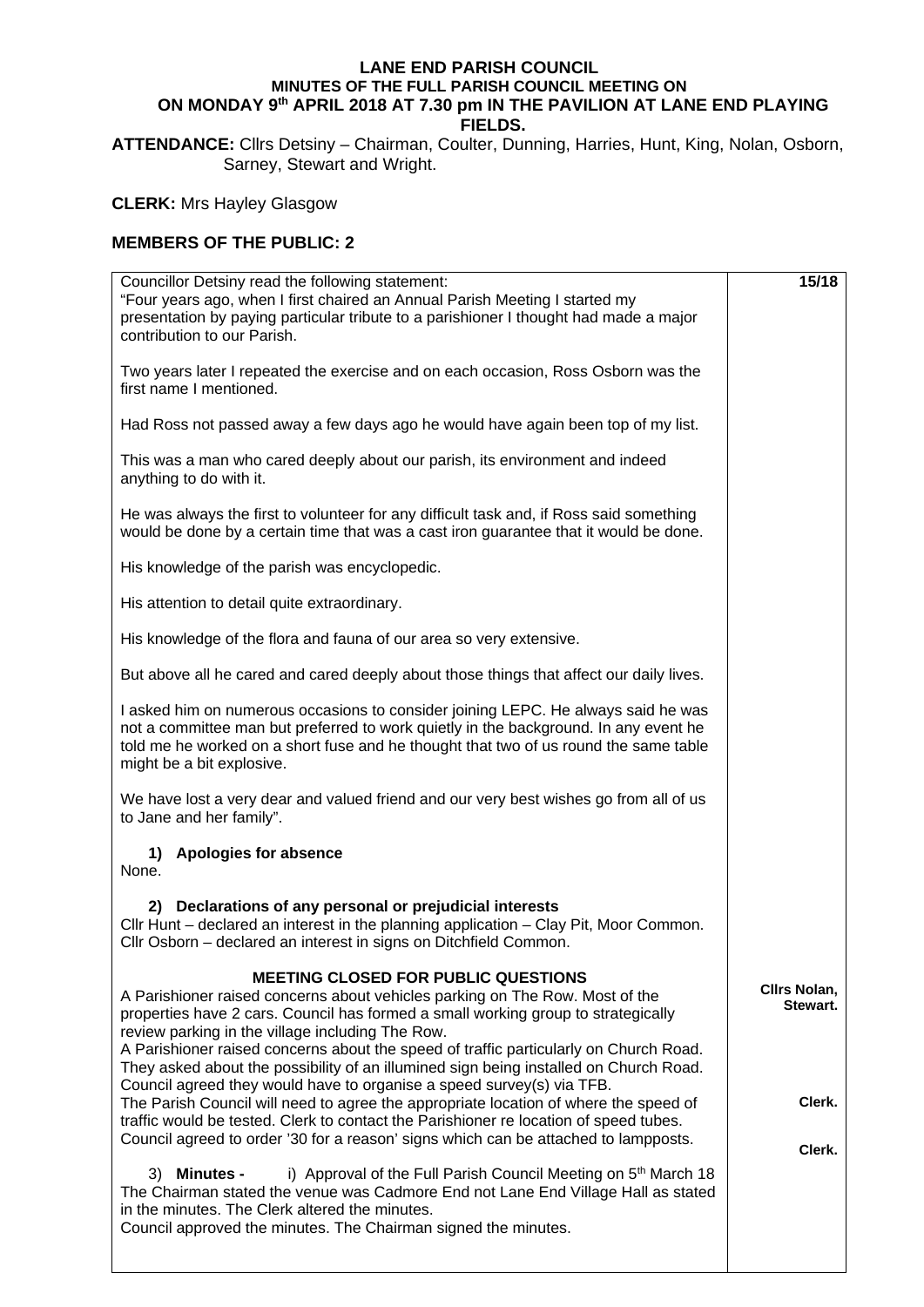| 4) Matters Arising<br>Cllr Nolan gave an update about the New Local Plan. He sought advice from WDC on                                                                                                                                                                                                        | 16/18                          |
|---------------------------------------------------------------------------------------------------------------------------------------------------------------------------------------------------------------------------------------------------------------------------------------------------------------|--------------------------------|
| how Council might best approach the possible sale of the Chalky Fields site. The land<br>behind the telephone exchange is not proposed for development. This is known as<br>Traditional Orchard which means it has various protections.                                                                       |                                |
| WDC advised that the Wycombe Plan has only formally been submitted 3 weeks ago<br>and it will be going through a formal process. WDC will be allocated an inspector. In                                                                                                                                       |                                |
| Autumn the whole district will receive formal feedback. The Chiltern Conservation<br>Society has challenged the application for the Chalky Fields site along with many<br>others in the AONB.                                                                                                                 |                                |
| i) Approval of the accounts for March 2018<br>5) Finance -<br>Council agreed the income and expenditure report.                                                                                                                                                                                               |                                |
| 6) Lane End Playing Fields- i)<br>To confirm the employment of 2 new<br>employees                                                                                                                                                                                                                             | <b>Clerk</b>                   |
| Council confirmed the employment of 2 members of staff to undertake the role of<br>Playing Fields Manager(s). The employment terms are 10 hours per week on a 6month<br>rolling contract. Both employees have been issued with job descriptions and job<br>specifications.                                    |                                |
| Proposed Work for Renovation of Main Football Pitch (bottom pitch)<br>ii)<br>The Clerk obtained 2 quotes for the renovation works on the main football pitch.<br>Council accepted the quote from Polaris Groundcare.<br>General update<br>iii)                                                                | Clerk / Cllr<br><b>Harries</b> |
| CIIr Harries reported that the renovation of the pitch is delayed because of the weather.<br>Stokenchurch Juniors have stopped using the MUGA. Other new clubs have taken up<br>bookings.                                                                                                                     |                                |
| The new employees are tasked with developing opportunities to attract new people to<br>the Pavilion and Playing Fields.                                                                                                                                                                                       |                                |
| The status of the Committee is that there is currently no Chairman. The Chairman will<br>be elected by Committee members at the AMG in June.                                                                                                                                                                  |                                |
| Council agreed that the new employees would undertake the weekly playing fields<br>inspection. The inspection forms should be returned to The Clerk.                                                                                                                                                          |                                |
| CIIr Coulter reported that Council need to address the external lights in the car park,<br>currently the lighting is very poor.                                                                                                                                                                               |                                |
| 7) To agree the following Policies / Procedures:<br>Complaints procedure<br>i.                                                                                                                                                                                                                                | <b>Clerk</b>                   |
| Council agreed to adopt the complaints procedure. The Clerk will display this on<br>Council's website.                                                                                                                                                                                                        |                                |
| <b>Bullying and Harassment Policy</b><br>ii.<br>Council agreed to adopt the Bullying and Harassment Policy. The Clerk will display this<br>on Council's website.                                                                                                                                              |                                |
| Disciplinary and Grievance Policy<br>iii.                                                                                                                                                                                                                                                                     |                                |
| Council agreed to adopt the Disciplinary and Grievance Policy. The Clerk will display                                                                                                                                                                                                                         |                                |
| this on Council's website.                                                                                                                                                                                                                                                                                    |                                |
| Council thanked The Clerk for the enormous amount of work she has done on the<br>policies.                                                                                                                                                                                                                    |                                |
| 8) Signs at Lane End Playing Fields / Ditchfield Common<br>The Clerk presented Council with a cost for 2 signs. Cllr Coulter wanted to look at<br>alterative manufacturer and will bring a quote to the next meeting.                                                                                         | <b>CIIr Coulter /</b><br>Clerk |
| 9) Renewal of licence for land adjoining Pond Cottage<br>Council agreed to the licence. The Clerk will arrange for this to be signed.                                                                                                                                                                         | <b>Clerk</b>                   |
| 10) General Data Protection Regulation                                                                                                                                                                                                                                                                        |                                |
| i.<br>To discuss the appointment of a Data Protection Officer<br>On 25th May the General Data Protection Regulation (GDPR) comes into effect which,<br>will have a significant impact on the use of personal data within local government. It is<br>crucial that local authorities comply with the new rules. | All                            |
| The Clerk has issued all Councillors with 'Preparing for the General Data Protection<br>Regulation' document, 12 steps from the ICO.<br>The Clerk advised Council that the decision has not formally been taken as to if The                                                                                  |                                |
| Clerk can be appointed DPO. SLCC has suggested that the Clerk can be appointed the<br>DPO. NALC has suggested they should not due to a conflict of interest. The ICO has<br>not confirmed their advice. It was noted that a number of other Parish Councils have<br>temporarily appointed their Clerk as DPO. |                                |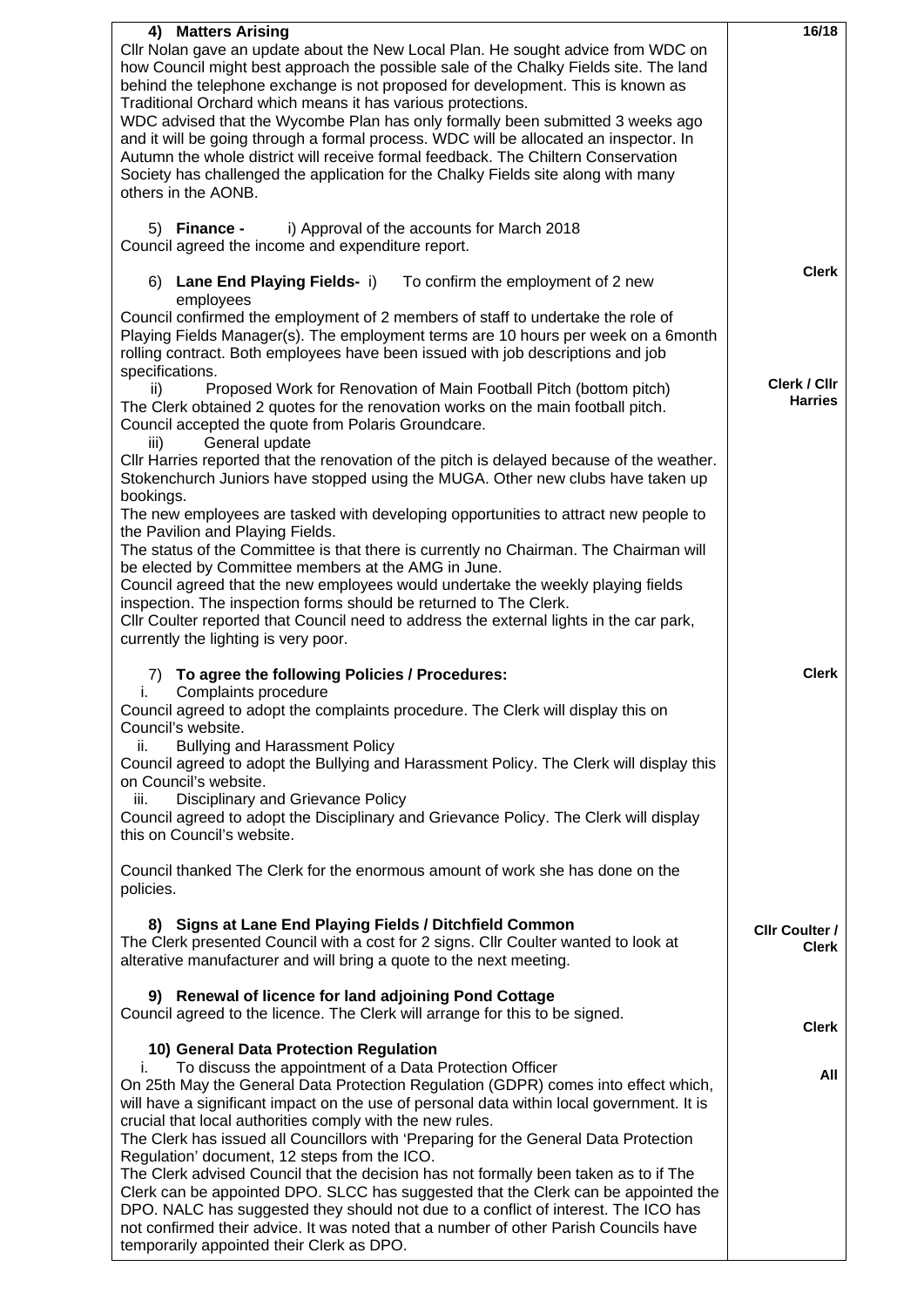| Council agreed the Clerk would be appointed the DPO until the ICO make their final<br>decision. The Clerk will undertake the DPO role under a separate contract.                                                                                                                                                                                                                                                                                                                                                 | 17/18        |
|------------------------------------------------------------------------------------------------------------------------------------------------------------------------------------------------------------------------------------------------------------------------------------------------------------------------------------------------------------------------------------------------------------------------------------------------------------------------------------------------------------------|--------------|
|                                                                                                                                                                                                                                                                                                                                                                                                                                                                                                                  |              |
| ii.<br><b>Email accounts for Parish Councillors</b><br>The Clerk advised Council that they should not forward any emails/letters from<br>residents to anyone without their prior consent. All emails/letters should come from The<br>Clerk.                                                                                                                                                                                                                                                                      | All          |
| The Clerk advised Council that they should be aware of a potential risk to personal<br>data - theft or loss of a laptop, memory stick or hard drive containing personal data (for<br>anything relating to Council work). To minimise the risk Councillors should only keep<br>minimal personal data with consent and password protected devices. It is strongly<br>recommended that once any queries are resolved the emails/corresponding<br>documents are deleted.                                             |              |
| The Clerk advised Council that it is good practice for all Councillors to have Lane End<br>Parish Council email accounts rather than using personal email accounts.<br>Council resolved they preferred to keep their personal e-mail accounts and would sign<br>a waiver. All Councillors will undertake an audit of their emails and any hard copy<br>documents.                                                                                                                                                | <b>Clerk</b> |
| <b>General Data Protection Awareness Checklist for Councillors</b><br>iii.<br>Parish Councils are expected to comply with GDPR and individual Councillors will also<br>need to ensure that they protect an individual's personal data whether it is stored<br>electronically or as a hard copy. This applies only to living individuals (not the<br>deceased, companies, other authorities and charities).<br>The Clerk asked Councillors to read, comply and complete the checklist and return to<br>the Clerk. | All          |
| <b>General Data Protection Policy Notice</b><br>iv.<br>Council agreed to adopt the General Data Protection Policy Notice. The Clerk will<br>display this on Council's website.                                                                                                                                                                                                                                                                                                                                   | <b>Clerk</b> |
| Privacy Notice - website<br>V.<br>Council agreed to adopt the Privacy Notice. The Clerk will display this on Council's<br>website.                                                                                                                                                                                                                                                                                                                                                                               | <b>Clerk</b> |
| Retention of Document and Records<br>vi.<br>Council agreed to adopt the Retention of Document and Records document. The Clerk<br>will display this on Council's website.                                                                                                                                                                                                                                                                                                                                         | <b>Clerk</b> |
| Assessment of Personal Data<br>vii.<br>Council agreed to adopt the Assessment of Personal Data document. The Clerk will<br>display this on Council's website.                                                                                                                                                                                                                                                                                                                                                    | <b>Clerk</b> |
| <b>Risk Assessment of Personal Data</b><br>viii.<br>Council agreed to adopt the Risk Assessment of Personal Data document. The Clerk<br>will display this on Council's website.                                                                                                                                                                                                                                                                                                                                  | <b>Clerk</b> |
| <b>CCTV Policy</b><br>ix.<br>Council agreed to adopt the CCTV Policy. The Clerk will display this on Council's<br>website.                                                                                                                                                                                                                                                                                                                                                                                       | <b>Clerk</b> |
| <b>Electronic Communication Policy</b><br>х.<br>Council agreed to adopt the Electronic Communication Policy. The Clerk will display<br>this on Council's website.                                                                                                                                                                                                                                                                                                                                                | <b>Clerk</b> |
| 11. Clerk's report                                                                                                                                                                                                                                                                                                                                                                                                                                                                                               |              |
| i.<br>Documents completed in relation to contracts, job descriptions, job<br>specifications, PAYE for the 2 new employees. A vast amount of time has<br>been spent researching, documenting and writing the various policies,<br>procedures and guidelines for GDPR.                                                                                                                                                                                                                                             |              |
| Planning application comments submitted.<br>ii.                                                                                                                                                                                                                                                                                                                                                                                                                                                                  |              |
| AED inspections carried out and on-line forms submitted.<br>iii.                                                                                                                                                                                                                                                                                                                                                                                                                                                 |              |
| I have received several phone calls and emails from concerned Parishioners re<br>iv.<br>Rackleys Farm.                                                                                                                                                                                                                                                                                                                                                                                                           |              |
|                                                                                                                                                                                                                                                                                                                                                                                                                                                                                                                  |              |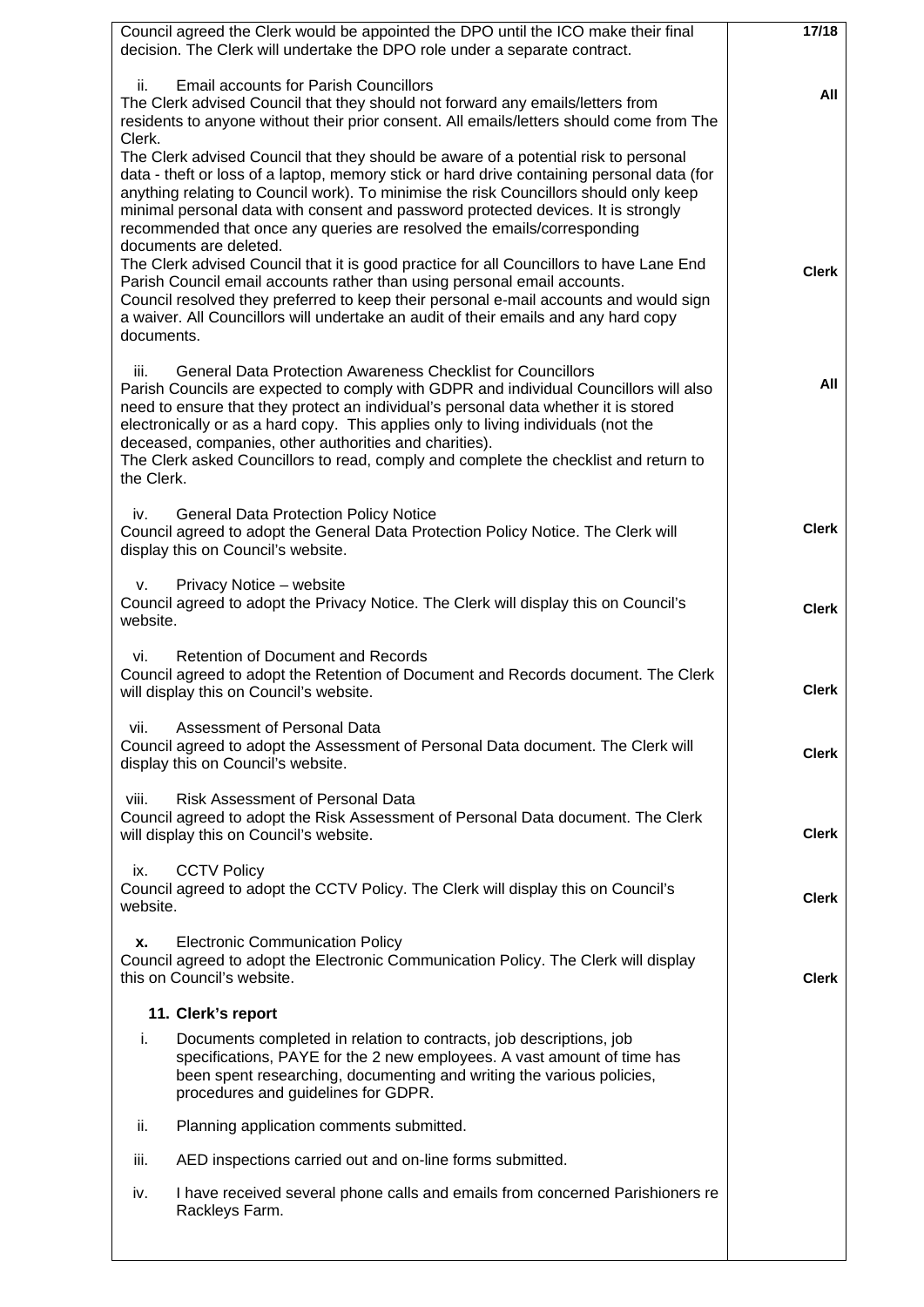| A Parishioner has asked if she can put some signs around the village about<br>۷. |                                                                                                                                                                                                                                                         |                                              |                                                                                                                                                                                                                     | 18/18               |  |  |
|----------------------------------------------------------------------------------|---------------------------------------------------------------------------------------------------------------------------------------------------------------------------------------------------------------------------------------------------------|----------------------------------------------|---------------------------------------------------------------------------------------------------------------------------------------------------------------------------------------------------------------------|---------------------|--|--|
|                                                                                  | picking up dog waste. There is also a facebook page for Lane End residents to<br>join.                                                                                                                                                                  |                                              |                                                                                                                                                                                                                     |                     |  |  |
| vi.                                                                              | I have ordered and received 3 dog waste bins. They will be installed around<br>the playing fields asap. The bins will need to be emptied into a main bin which<br>will be located in the car park. This will be emptied by TBS Hygiene every<br>Monday. |                                              |                                                                                                                                                                                                                     |                     |  |  |
| vii.                                                                             | Lane End Village Fete is on Saturday 9th June.                                                                                                                                                                                                          |                                              |                                                                                                                                                                                                                     |                     |  |  |
| viii.                                                                            | The letter re Rackleys Farm that was agreed to be written at the last meeting<br>was sent to WDC, County Councillors, the owner of the site and copies to the<br>Cadmore End Residents Association.                                                     |                                              |                                                                                                                                                                                                                     |                     |  |  |
| ix.                                                                              | I have instructed Rod D'Ayala to carry out an assessment on the pond. He<br>advised this should take no longer that one day. I have also advised WDC.                                                                                                   |                                              |                                                                                                                                                                                                                     |                     |  |  |
| х.                                                                               | I have been assisting LESA with their insurance claim for the stolen stock and<br>cash register.                                                                                                                                                        |                                              |                                                                                                                                                                                                                     |                     |  |  |
| xi.                                                                              |                                                                                                                                                                                                                                                         |                                              | To purchase a silent solider, RBL ask for a minimum donation of £100.                                                                                                                                               |                     |  |  |
| xii.                                                                             | on 20/04/18.                                                                                                                                                                                                                                            |                                              | Councillors Wright, Sarney and Osborn are meeting Lane End Primary School                                                                                                                                           |                     |  |  |
| xiii.                                                                            |                                                                                                                                                                                                                                                         | organised for this to be sprayed.            | There is some Japanese knotweed growing on Ditchfield Common. I have                                                                                                                                                |                     |  |  |
| xiv.                                                                             | I have asked Chiltern Sports for a quotation for annual maintenance of the<br>MUGA. Bucklands has advised as their quote is now one year old the price will<br>increase.                                                                                |                                              |                                                                                                                                                                                                                     |                     |  |  |
| XV.                                                                              | The licence for land adjoining Forge Cottage is in the process of being signed.                                                                                                                                                                         |                                              |                                                                                                                                                                                                                     |                     |  |  |
| xvi.                                                                             |                                                                                                                                                                                                                                                         |                                              | Some allotment plots are currently vacant.                                                                                                                                                                          |                     |  |  |
| xvii.<br>Faulty street lights reported.                                          |                                                                                                                                                                                                                                                         |                                              |                                                                                                                                                                                                                     |                     |  |  |
| xviii.                                                                           |                                                                                                                                                                                                                                                         |                                              | Attended allotments sites re several issues.                                                                                                                                                                        |                     |  |  |
|                                                                                  |                                                                                                                                                                                                                                                         |                                              | 11) Invitations to Meetings, Correspondence & Reports received                                                                                                                                                      | <b>Cllr Coulter</b> |  |  |
|                                                                                  |                                                                                                                                                                                                                                                         |                                              | Cllr Coulter will send a letter to WDC re the rubbish on footpath 25.<br>Clerk to write to Police about a property in the Parish possibly being targeted.                                                           | <b>Clerk</b>        |  |  |
| traffic.                                                                         |                                                                                                                                                                                                                                                         |                                              | Council agreed to install a speed tubes near Laceys Farm to monitor the speed of                                                                                                                                    | <b>Clerk</b>        |  |  |
|                                                                                  |                                                                                                                                                                                                                                                         | 12) Matters raised by Councillors            |                                                                                                                                                                                                                     |                     |  |  |
|                                                                                  |                                                                                                                                                                                                                                                         | organized, Clerk to put on the next agenda.  | Councillors expressed concerns about the amount of rubbish. Litter Pick Event to be                                                                                                                                 | <b>Clerk</b>        |  |  |
|                                                                                  |                                                                                                                                                                                                                                                         |                                              | 13) Planning: To consider new applications and receive Wycombe District                                                                                                                                             | <b>Clerk</b>        |  |  |
|                                                                                  |                                                                                                                                                                                                                                                         | <b>Council Decisions and Appeals</b>         |                                                                                                                                                                                                                     |                     |  |  |
|                                                                                  | <b>New Applications</b>                                                                                                                                                                                                                                 |                                              |                                                                                                                                                                                                                     |                     |  |  |
|                                                                                  | 18/05646/FUL                                                                                                                                                                                                                                            | 14 Oakwood<br>Place Lane<br>End              | Householder application for insertion of velux rooflight<br>to rear<br>No objection                                                                                                                                 |                     |  |  |
|                                                                                  | 18/05645/FUL                                                                                                                                                                                                                                            | 12 Oakwood<br>Place Lane<br>End              | Householder aplication for insertion of velux rooflight<br>to rear<br>No objection                                                                                                                                  |                     |  |  |
|                                                                                  | 18/05638/FUL                                                                                                                                                                                                                                            | 8 Oakwood<br>Place Lane<br>End               | Householder application for insertion of 1 x rear<br>rooflight<br>No objection                                                                                                                                      |                     |  |  |
|                                                                                  | 18/05649/FUL                                                                                                                                                                                                                                            | Clay Pit<br>House Moor<br>Common<br>Lane End | Retention of hardstanding in association with paddock<br>(Retrospective). Demolition of 2 x existing barns and<br>construction of replacement detached stables,<br>detached 3 x bay tractor shed/store/workshop and |                     |  |  |